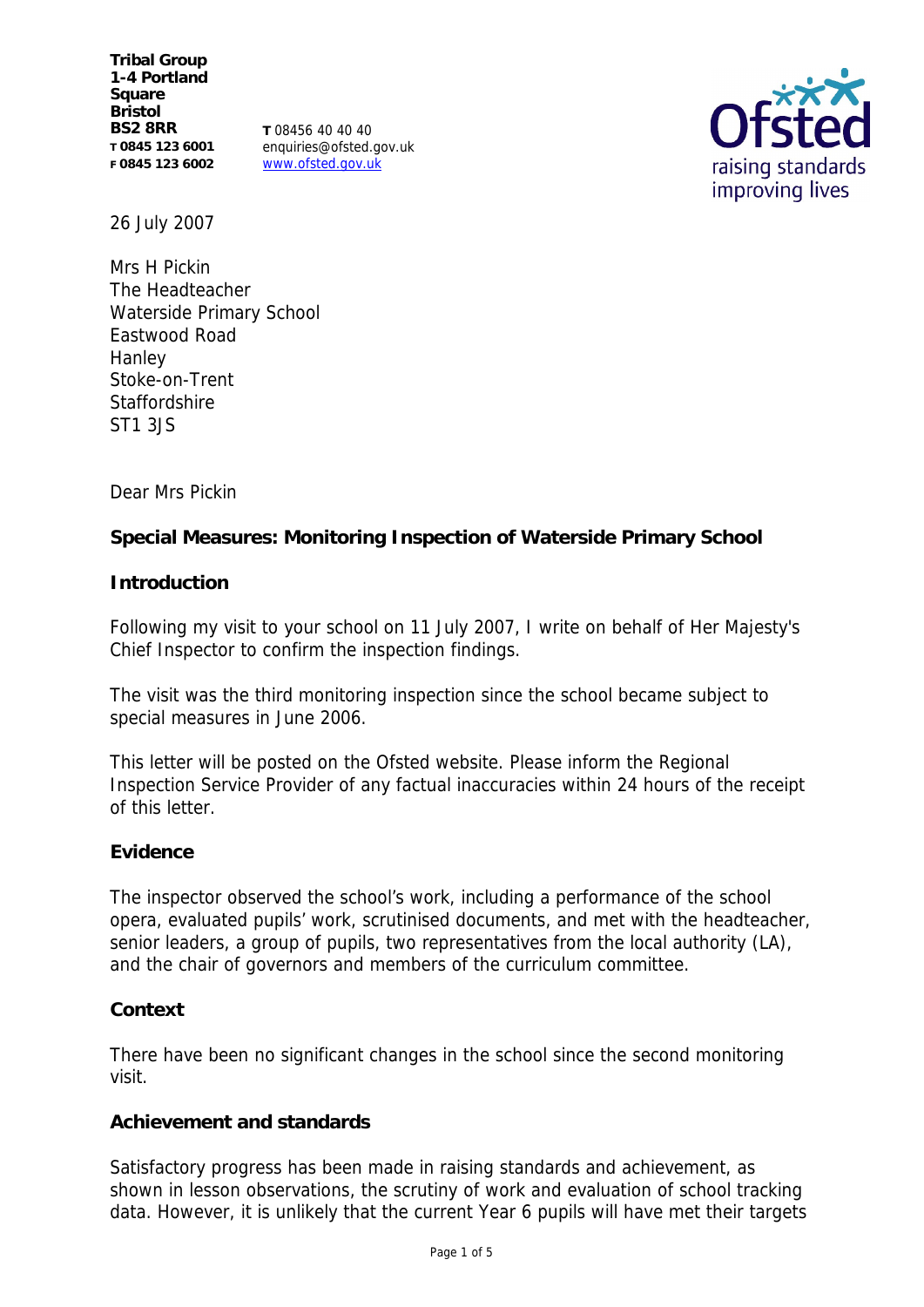

when the results of this year's Key Stage 2 national tests are published. The Year 5 pupils have reached better levels than previously in their end of year assessments and there is firm evidence to show that Year 4 pupils are making accelerated progress. Good improvement to the progress of Year 2 pupils is evident, due in no small part to the effective teaching for the class. The same is true of children in the Foundation Stage. Satisfactory improvement to progress is apparent in Year 3 because provision for this age group is now more secure. The progress of Year 1 pupils has improved adequately despite the fact they have been taught by four different teachers this school year.

It is probable that continued improvement to standards and achievement will arise from further development of the existing assessment and target tracking systems. Pupils attaining Level 3B and 4B in Year 5 are the critical groups for focus in order to ensure the year group meets its full potential. Conversion of these existing levels to Levels 4 and 5 at the end of Year 6 is essential in order to meet the challenging targets now being set by the school. The current Year 1 and Year 3 pupils will require a close watch next year to ensure their achievement gathers sufficient momentum to meet the targets set for them.

The progress of pupils with learning difficulties and disabilities has improved satisfactorily because teaching assistants now have a much more focused role in supporting their work. Pupils who speak English as an additional language have also increased their progress satisfactorily. School data still shows that higher attainers are not always reaching optimum standards, largely due to inconsistent expectation and challenge.

## **Personal development and well-being**

Pupils' personal development and well-being were not a specific focus of the current visit. However, attendance records were scrutinised carefully for signs of improvement. Discussion with staff about attendance and punctuality was helpful in showing that there is now a much firmer tracking of absence and a more thorough first day telephone calling system. Attendance rates are a little higher now than they were a year ago. Lesson observation and discussion with pupils produced ample evidence to show that behaviour has improved well, especially in Year 6. The pupils were well behaved, polite and sensible in all the classes visited.

# **Quality of provision**

The quality of teaching continues to improve satisfactorily. There is now much more stability in staffing and the situation is likely to be even more positive in September with the appointment of two permanent teachers to work in Years 1 and 2. Evidence from lesson observation and the work scrutiny shows that there are strengths of provision, especially teaching, in the existing Years 2 and 6 and in the Foundation Stage. The weakest teaching is in Year 1 although it was observed to be adequate during the current visit. It is evident that the headteacher and senior leaders have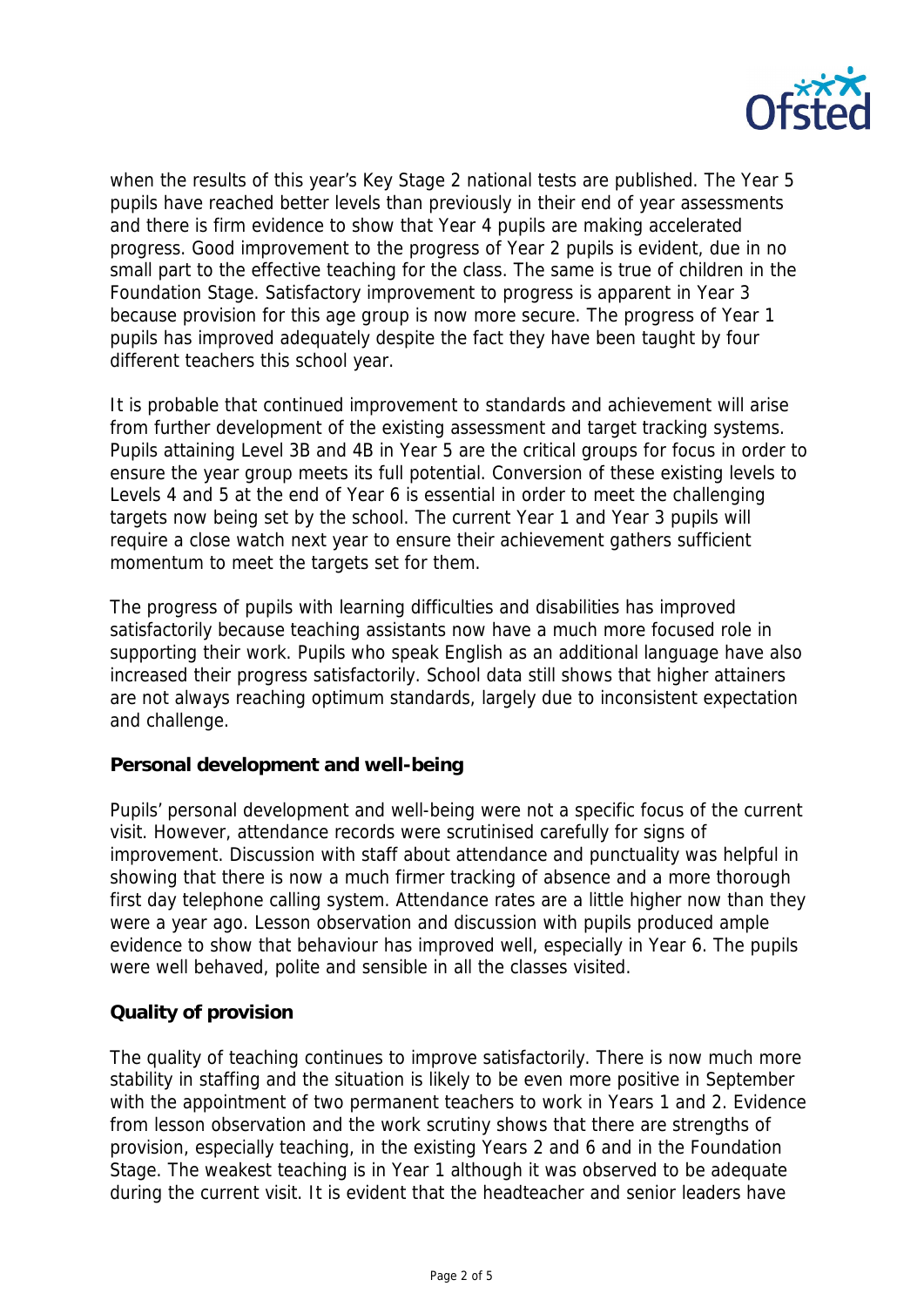

been determined to improve teaching further this term and they have succeeded due to smarter monitoring and carefully targeted training and support for teachers and teaching assistants.

The current pattern of teaching quality suggests that pupils in the current Years 1 and 3 will require consistently good provision next year to make sure they make up enough ground to match the achievement of pupils in other year groups. The fact that next year the Year 6 teacher is remaining with that year group appears to be a positive indicator for the overall quality of teaching. The current Year 6 pupils have benefited well from the increased challenge provided since January 2007. However, challenge is less consistent in other year groups, especially for higher attainers. Despite this, the match of work to pupils' needs is better than it was earlier this school year.

The curriculum continues to develop soundly. There is improved provision for pupils with learning difficulties and disabilities. Provision for those who speak English as an additional language has been consolidated effectively this term. The school opera and the display of pupils' artwork in the hall demonstrate clearly the effective development of creativity that is emerging in school.

Care, guidance and support are also improving satisfactorily. Pastoral care continues to be a strength, and academic guidance is becoming more rigorous because it is based on a more effective assessment and target tracking system. However, the scrutiny of pupils' work shows that marking is more effective in English than it is in mathematics in showing pupils what they need to do next to improve.

Progress on the areas for improvement identified by the inspection in June 2006:

- improve the accuracy and use of assessment information to ensure all pupils are suitably challenged and shown how to improve – satisfactory
- develop efficient tracking and target setting procedures in order to rectify shortcomings in pupils' achievement more quickly – satisfactory.

# **Leadership and management**

The greatest improvements this term have been in aspects of leadership and management. There is now much firmer educational direction, especially from the headteacher. Senior leaders and the headteacher are now much smarter in their work and are developing a reliable understanding of the school's performance and pupils' needs. School development planning has been consolidated effectively and target deadlines are met much more consistently than at the beginning of this school year.

Systems of monitoring and evaluation are more rigorous than before, although continued development is required to ensure enough emphasis is given to monitoring the challenge provided for higher attainers. In addition, monitoring reports are too descriptive at times and require firmer evaluation of the progress of pupils.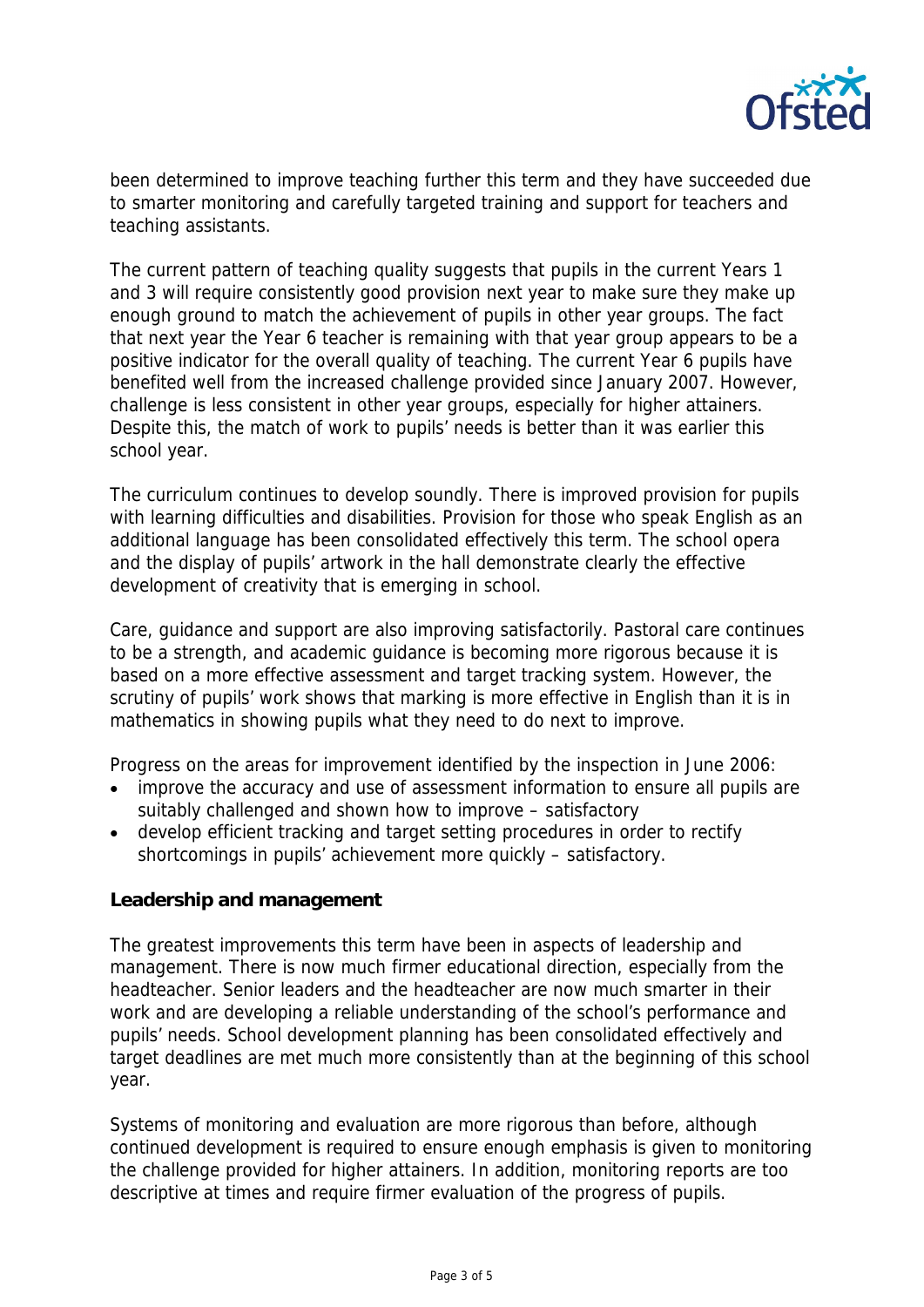

The work of governors has improved really well this term. The training provided on the interpretation of RaiseOnline data has been of great benefit for them in developing their critical friend role. Governors are clearly now much less reliant on the interpretation of data provided by school leaders or the LA. It was very apparent during discussion with members of the curriculum committee that governors are now providing the necessary challenge to school leaders.

Because the headteacher, senior leaders and the governors have a more realistic understanding of the school's strengths and weaknesses, their capacity to make improvements has risen well.

Progress on the area for improvement identified by the inspection in June 2006:

 strengthen leadership and management at all levels by having a more rigorous approach to the evaluation of teaching and its effectiveness in raising pupils' achievement – good.

# **External support**

The quality and impact of the external support provided for the school by the LA have improved well over the last term and are good. School leaders and the governors are now much more self-reliant than previously and whilst LA personnel continue to provide support, the amount has lessened considerably. The training provided for governors has been particularly successful.

## **Main Judgements**

Progress since being subject to special measures – satisfactory.

Progress since previous monitoring inspection – satisfactory.

Newly qualified teachers may be appointed.

**Priorities for further improvement**

- Ensure the existing Year 5 pupils who are already at levels 3B and 4B progress well and meet their targets.
- Ensure the provision next year for the current Year 1 and 3 pupils is effective in accelerating their progress.
- Ensure that higher attainers are consistently challenged in all year groups.

I am copying this letter to the Secretary of State, the chair of governors, and the Director of Education for Stoke-on-Trent.